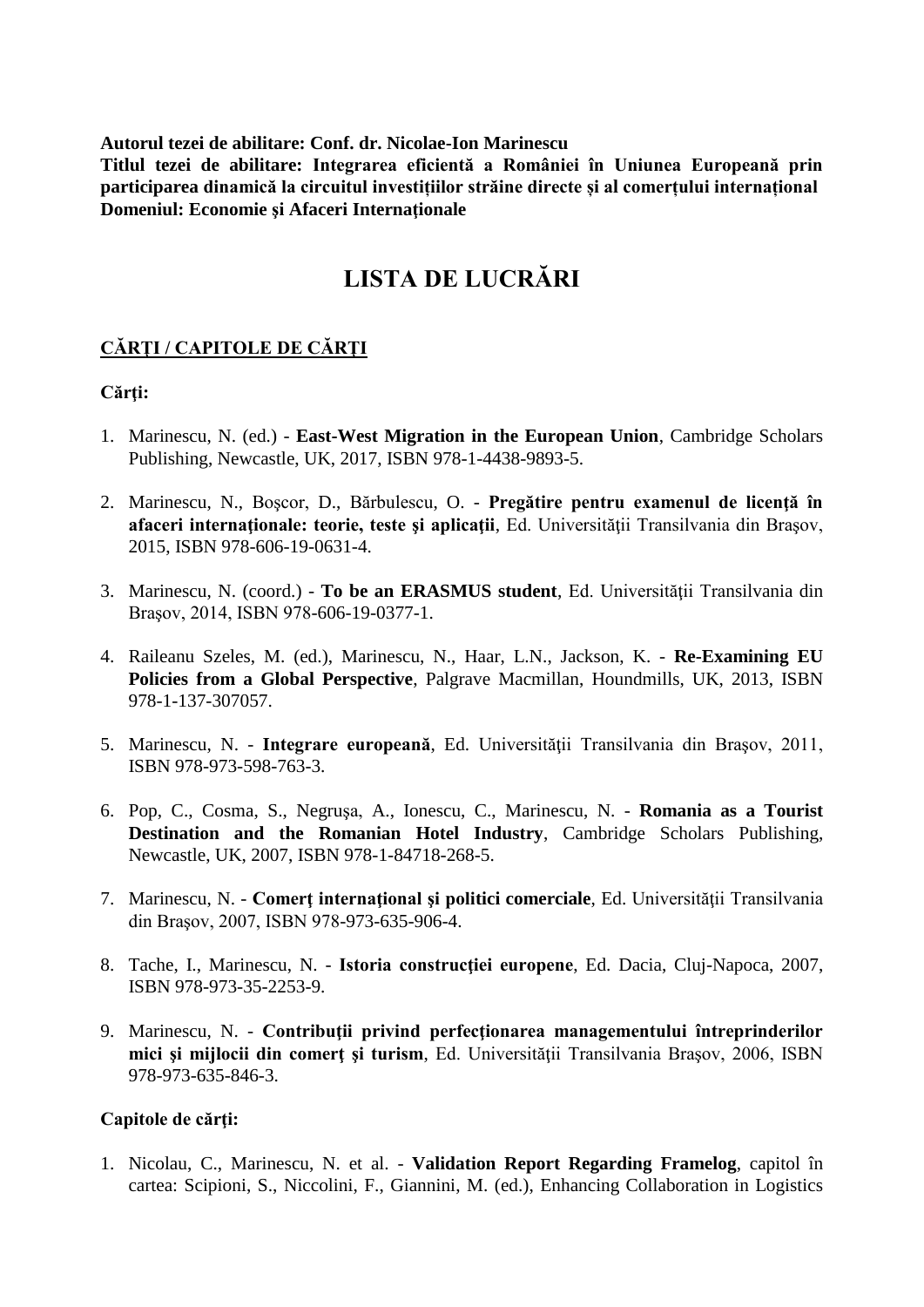Knowledge Triangle: An European Analysis, Pisa University Press, Pisa, Italy, 2020, ISBN 978-88-3339-179-3.

2. Marinescu, N. - **Reconfiguration of External Relations of the European Union**, capitol în cartea: Tache, I. (ed.), The European Union and the Challenges of the New Global Context, Cambridge Scholars Publishing, Newcastle, UK, 2015, ISBN 978-1-4438-7835-7.

# **ARTICOLE ÎN REVISTE**

### **Articole în reviste indexate ISI Web of Science:**

- 1. Marinescu, N. **Changes in Renewable Energy Policy and Their Implications: The Case of Romanian Producers**, Energies, 13, 24, 2020, ISSN 1996-1073, Factor de impact: 2,702. <https://www.mdpi.com/1996-1073/13/24/6493>
- 2. Tecau, A.S., Dimitriu, C., Marinescu, N., Tescasiu, B., Epuran, G. **A Qualitative Research on the Food Security of School Children in the Rural Area**, Sustainability, 12, 21, 2020, ISSN 2071-1050, Factor de impact: 2,576. <https://www.mdpi.com/2071-1050/12/21/9024>
- 3. Marinescu, N., Constantin, C., Haar, L.N. **The Relative Performance of Foreign-Owned Subsidiaries and Domestic Companies**, Post-Communist Economies, 31, 2, 2019, ISSN 1463-1377, Factor de impact: 0,875. <https://www.tandfonline.com/doi/full/10.1080/14631377.2018.1505692>
- 4. Candrea, A.N., Constantin, C., Ispas, A., Marinescu, N. **Profiling environmentally friendly tourists in Romanian mountain destinations**, Environmental Engineering and Management Journal, 15, 5, 2016, ISSN 1582-9596, Factor de impact: 0,795. <http://eemj.eu/index.php/EEMJ/article/view/2935>
- 5. Haar, L.N., Marinescu, N. **Entry Modes and Firm Performance in a Transition Economy: Evidence from Inward FDI to Romania**, Journal of East-West Business, 20, 1, 2014, ISSN 1066-9868, Factor de impact: 1,100. <https://www.tandfonline.com/doi/full/10.1080/10669868.2013.862515>
- 6. Haar, L.N., Marinescu, N. **Energy policy and European utilities' strategy: Lessons from the liberalisation and privatisation of the energy sector in Romania**, Energy Policy, 39, 5, 2011, ISSN 0301-4215, Factor de impact: 5,042. <https://www.sciencedirect.com/science/article/abs/pii/S0301421510008530>
- 7. Raileanu Szeles, M., Marinescu, N. **Real Convergence in the CEECs, euro area accession and the role of Romania**, European Journal of Comparative Economics, 7, 1, 2010, ISSN 1824-2979, Factor de impact: 0,270. [https://econpapers.repec.org/article/liuliucej/v\\_3a7\\_3ay\\_3a2010\\_3ai\\_3a1\\_3ap\\_3a181-](https://econpapers.repec.org/article/liuliucej/v_3a7_3ay_3a2010_3ai_3a1_3ap_3a181-202.htm) [202.htm](https://econpapers.repec.org/article/liuliucej/v_3a7_3ay_3a2010_3ai_3a1_3ap_3a181-202.htm)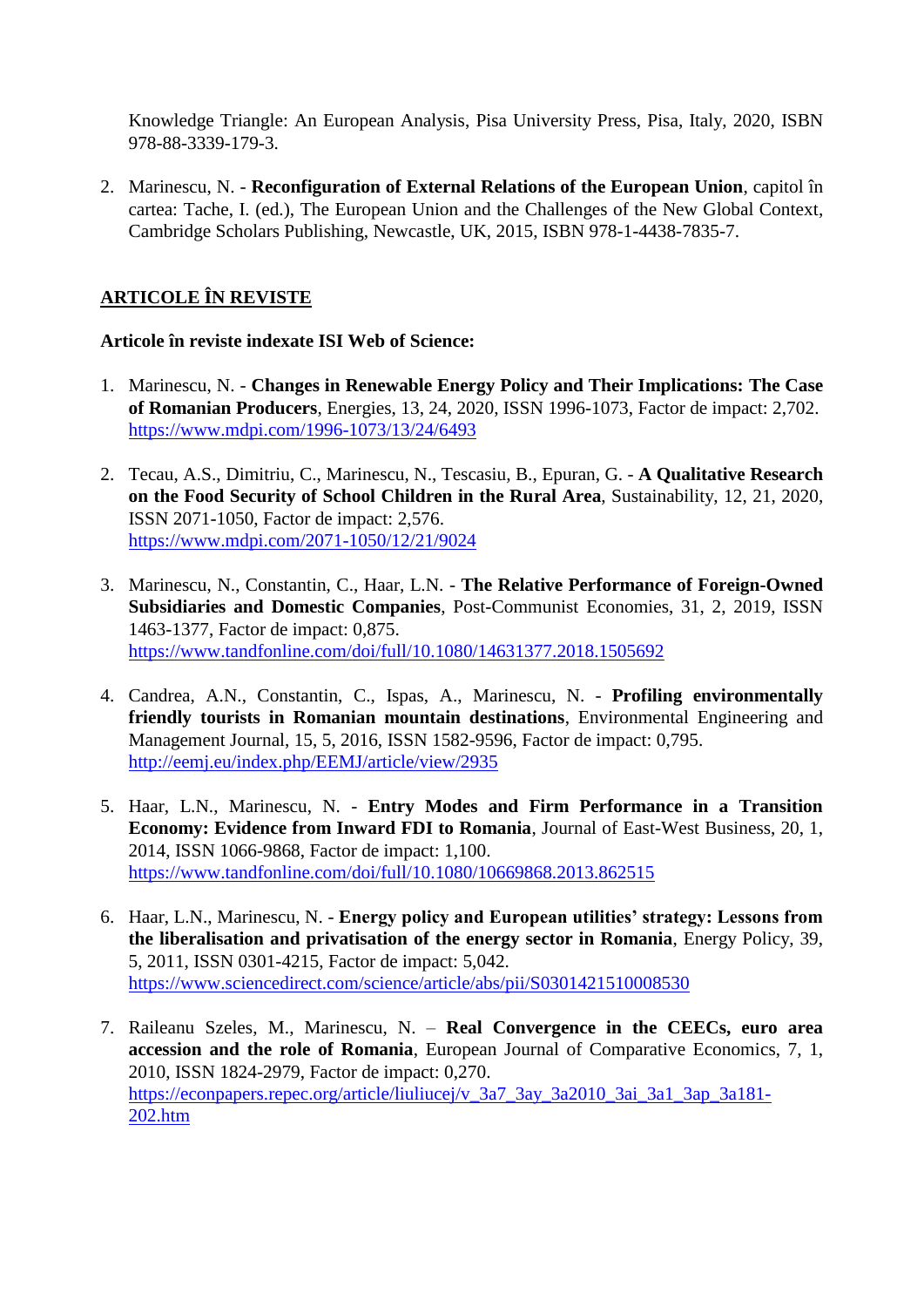#### **Articole în reviste indexate în baze de date recunoscute internațional:**

- 1. Marinescu, N. **The Impact of Foreign Direct Investment on Employment in Host Countries: The Case of Central and Eastern Europe**, Annals of the "Constantin Brancusi" University of Targu-Jiu, 5, 2020, ISSN 2344-3685. [https://www.utgjiu.ro/revista/ec/pdf/2020-05/20\\_Marinescu.pdf](https://www.utgjiu.ro/revista/ec/pdf/2020-05/20_Marinescu.pdf)
- 2. Marinescu, N. **Foreign Direct Investment and the Development of Local Firms**, Bulletin of the Transilvania University of Brasov Series V, 13(62), 1, 2020, ISSN 2065-2194. [http://webbut.unitbv.ro/Bulletin/Series%20V/2020/BULETIN%20I/12\\_Marinescu.pdf](http://webbut.unitbv.ro/Bulletin/Series%20V/2020/BULETIN%20I/12_Marinescu.pdf)
- 3. Marinescu, N. **The Impact of the Changeover to the Euro for Eastern European Companies**, Annals of the "Constantin Brancusi" University of Targu-Jiu, 3, 2018, ISSN 2344-3685. [https://www.utgjiu.ro/revista/ec/pdf/2018-03/14\\_Marinescu.pdf](https://www.utgjiu.ro/revista/ec/pdf/2018-03/14_Marinescu.pdf)
- 4. Marinescu, N. **Online Trends for SMEs in the Tourism Industry**, Studia Universitatis Babes-Bolyai Negotia, 63, 1, 2018, ISSN 1224-8738. <http://studia.ubbcluj.ro/download/pdf/1150.pdf>
- 5. Marinescu, N. **Trends in European tourism: The case of educational tourism inside the Erasmus program**, Bulletin of the Transilvania University of Brasov Series V, 10(59), 2, 2017, ISSN 2065-2194. [http://webbut.unitbv.ro/Bulletin/Series%20V/2017/BULETIN%20I/31\\_MARINESCU.pdf](http://webbut.unitbv.ro/Bulletin/Series%20V/2017/BULETIN%20I/31_MARINESCU.pdf)
- 6. Marinescu, N. **Wind Energy in the EU: How Does Romania Fare?**, Annals of the "Constantin Brancusi" University of Targu-Jiu, 3, 2017, ISSN 2344-3685. [https://www.utgjiu.ro/revista/ec/pdf/2017-03/10\\_NICOLAE%20MARINESCU.pdf](https://www.utgjiu.ro/revista/ec/pdf/2017-03/10_NICOLAE%20MARINESCU.pdf)
- 7. Vijoli, C., Marinescu, N. **Investigating the Image of a Tourism Destination: The Case of Saariselka**, Studia Universitatis Babes-Bolyai Negotia, 62, 1, 2017, ISSN 1224-8738. [http://studia.ubbcluj.ro/download/pdf/negotia/2017\\_1/01.pdf](http://studia.ubbcluj.ro/download/pdf/negotia/2017_1/01.pdf)
- 8. Marinescu, N. **Implications of Greenfields and Acquisitions on Host Countries**, Bulletin of the Transilvania University of Brasov Series V, 10(59), 1, 2017, ISSN 2065-2194. [http://webbut.unitbv.ro/BU2015/Series%20V/2016/BULETIN%20I%20PDF/33\\_Marinescu\\_BUT.pdf](http://webbut.unitbv.ro/BU2015/Series%20V/2016/BULETIN%20I%20PDF/33_Marinescu_BUT.pdf)
- 9. Vijoli, C., Marinescu, N. **Analyzing the online promotion of a tourist destination: the case of Saariselka**, Bulletin of the Transilvania University of Brasov Series V, 9(58), 2, 2016, ISSN 2065-2194. [http://webbut.unitbv.ro/bulletin/Series%20V/BULETIN%20I/16\\_Vijoli.pdf](http://webbut.unitbv.ro/bulletin/Series%20V/BULETIN%20I/16_Vijoli.pdf)
- 10. Marinescu, N. **Spillover Effects from Foreign Direct Investment to Local SMEs. An Empirical Study**, Studia Universitatis Babes-Bolyai Negotia, 61, 1, 2016, ISSN 1224-8738. <http://studia.ubbcluj.ro/download/pdf/982.pdf>
- 11. Marinescu, N. **Greenfields and acquisitions: a comparative analysis**, Bulletin of the Transilvania University of Brasov Series V, vol. 9(58), 1, 2016, ISSN 2065-2194. [http://webbut.unitbv.ro/BU2015/Series%20V/2016/BULETIN%20I%20PDF/33\\_Marinescu\\_BUT.pdf](http://webbut.unitbv.ro/BU2015/Series%20V/2016/BULETIN%20I%20PDF/33_Marinescu_BUT.pdf)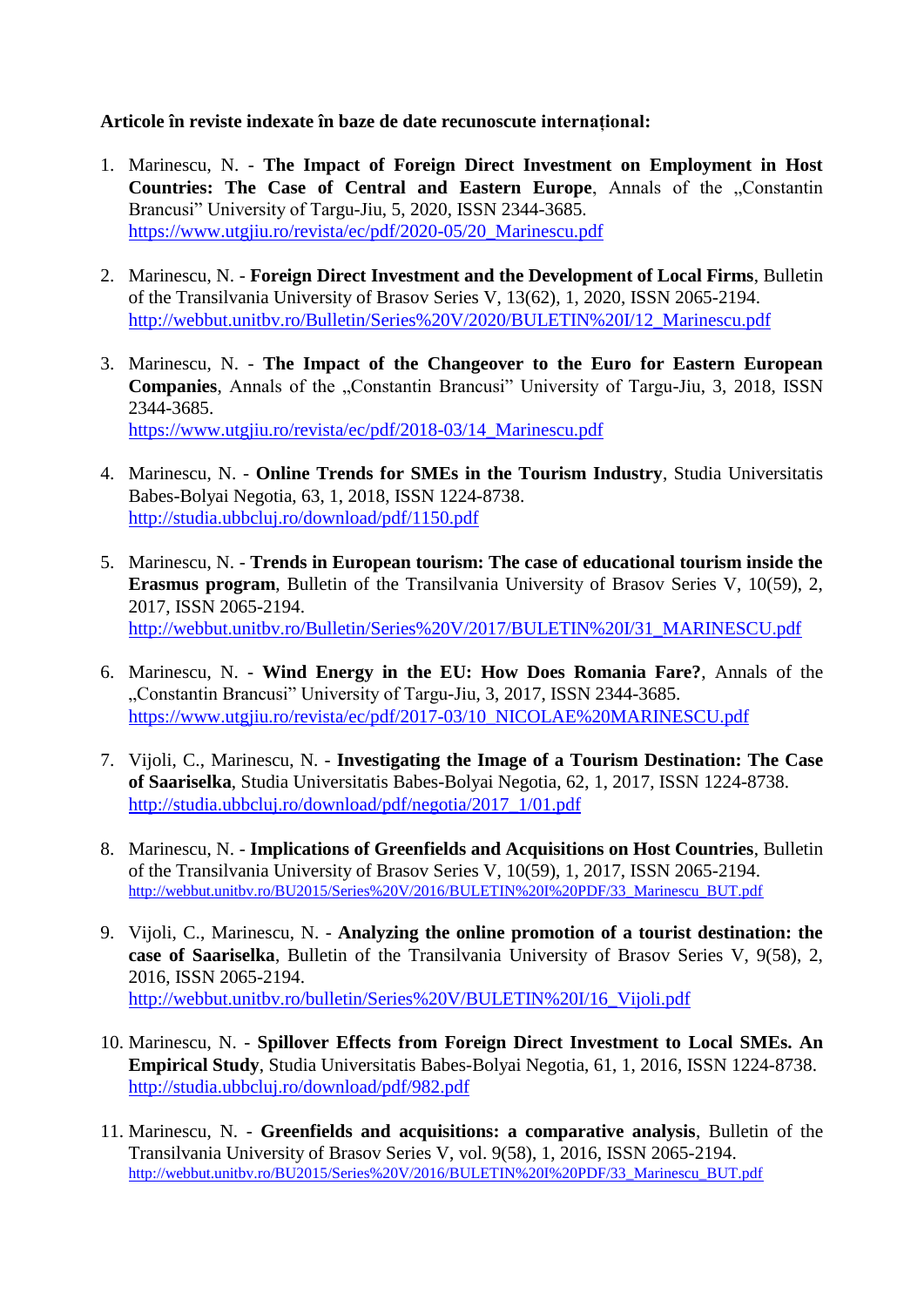- 12. Marinescu, N., Frincu, C. **The Importance of Online Promotion for Tourism SMEs**, Studia Universitatis Babes-Bolyai Negotia, 60, 1, 2015, ISSN 1224-8738. [http://studia.ubbcluj.ro/arhiva/abstract.php?editie=NEGOTIA&nr=1&an=2015&id\\_art=13177](http://studia.ubbcluj.ro/arhiva/abstract.php?editie=NEGOTIA&nr=1&an=2015&id_art=13177)
- 13. Marinescu, N. **The Process of Attracting EU Funds by SMEs: Lessons form the Past**, Studia Universitatis Babes-Bolyai Negotia, 58, 4, 2013, ISSN 1224-8738. [http://www.studia.ubbcluj.ro/arhiva/cuprins\\_en.php?id\\_editie=823&serie=NEGOTIA&nr=4&an=2013](http://www.studia.ubbcluj.ro/arhiva/cuprins_en.php?id_editie=823&serie=NEGOTIA&nr=4&an=2013)
- 14. Marinescu, N., Toma, A. **The Use of Internet Tools by Tourism SMEs: A Case Study**, Studia Universitatis Babes-Bolyai Negotia, 57, 4, 2012, ISSN 1224-8738. <http://www.studia.ubbcluj.ro/download/pdf/746.pdf>
- 15. Marinescu, N., Vasiluta, F. **Competition Policy in the European Union: the Lidl/Plus Acquisition Case in Romania**, Studia Universitatis Babes-Bolyai Negotia, 57, 3, 2012, ISSN 1224-8738. <http://www.studia.ubbcluj.ro/download/pdf/726.pdf>
- 16. Marinescu, N. **Specific Aspects Concerning Choice of Strategy in Trade SMEs**, Studia Universitatis Babes-Bolyai Negotia, 56, 4, 2011, ISSN 1224-8738.
- 17. Marinescu, N. **Regional Policy in Practice: The Case of the Brasov Metropolitan Area**, Studia Universitatis Babes-Bolyai Negotia, 56, 2, 2011, ISSN 1224-8738.
- 18. Marinescu, N., Raileanu Szeles, M. **A Comparative Analysis of Romanian and Greek Exports in the Process of EU-Integration**, European Research Study Journal, 13, 2, 2010, ISSN 1108-2976.
- 19. Marinescu, N. **Insights from Teaching European Economic Integration to Non-Economic Students**, Bulletin of the Transilvania University of Brasov Series V, 3(52), 2010, ISSN 2065-2194.
- 20. Marinescu, N., Constantin, C. **The Link between Exports and Inward Foreign Direct Investment: The Case of Romania**, Studia Universitatis Babes-Bolyai Negotia, 55, 2, 2010, ISSN 1224-8738.
- 21. Marinescu, N., Istrate, I. **Car Taxation in the European Union: The Case of Romania**, International Journal of Arts & Sciences, Cumberland, USA, 3, 2, 2009, ISSN 1944-6934.
- 22. Marinescu, N. **Measures for the Improvement of Management in Romanian Trade SMEs After EU-Integration**, Studia Universitatis Babes-Bolyai Negotia, 54, 4, 2009, ISSN 1224-8738.
- 23. Marinescu, N. **Does an Erasmus Experience Enhance Employment Conditions of Graduates?**, Bulletin of the Transilvania University of Brasov Series V, vol. 1(50), 2008, ISSN 2065-2194.
- 24. Marinescu, N. **Romanian Furniture Exports in the Context of European Integration**, PRO LIGNO, 4, 2, 2008, ISSN 1841-4737.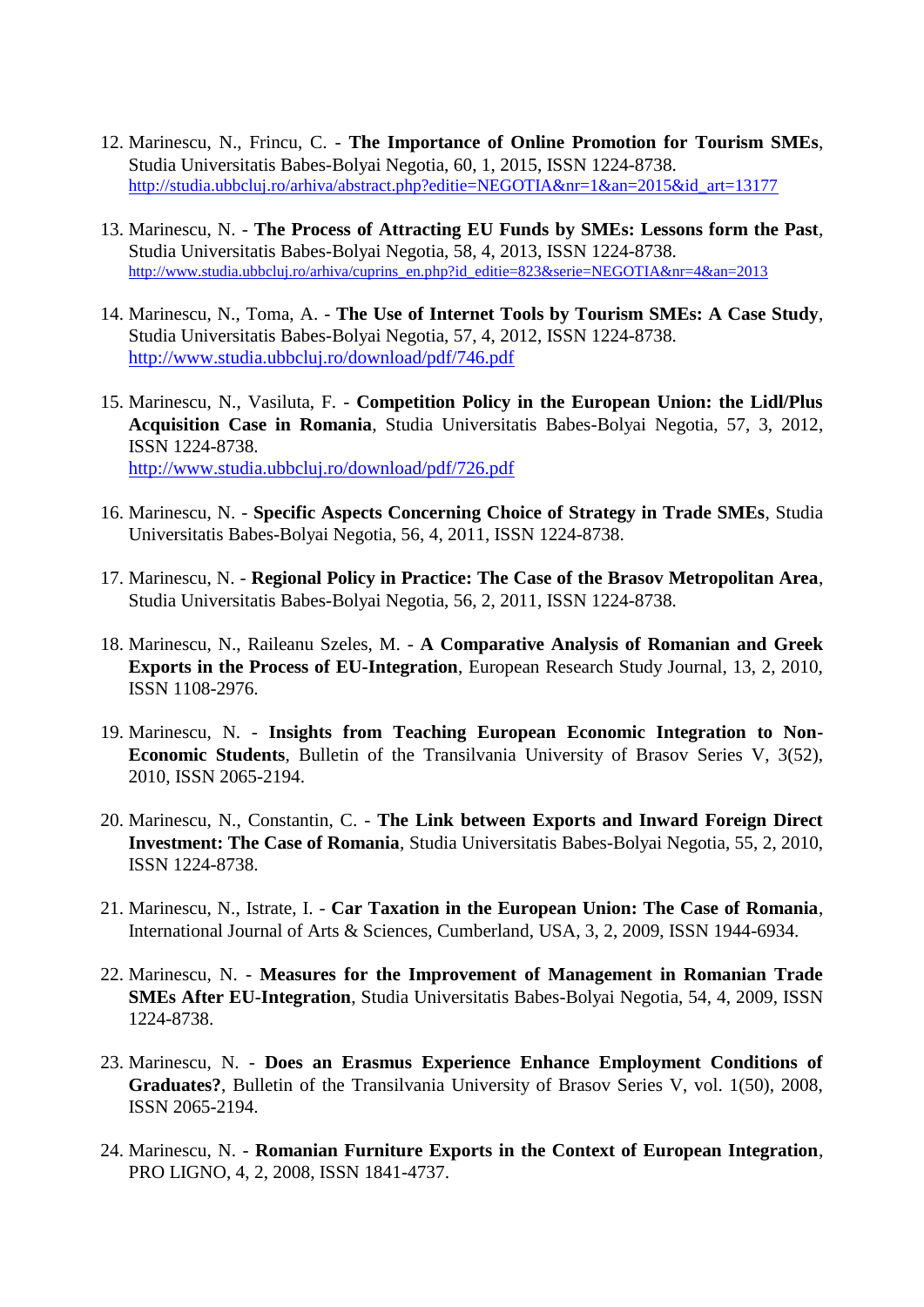- 25. Marinescu, N. **Managerial Implications for Tourism SMEs in the Context of European Integration: The Case of Brasov**, Studia Universitatis Babes-Bolyai Negotia, 52, 1, 2007, ISSN 1224-8738.
- 26. Marinescu, N., Antonoaie, C. **Managerial Training in Trade and Tourism SMEs: Evidence from Brasov**, Studia Universitatis Babes-Bolyai Negotia, 51, 1, 2006, ISSN 1224- 8738.
- 27. Marinescu, N., Antonoaie, C. **Managerial Traits of SMEs in Braşov City**, Supliment al revistei Studia Universitatis Babes-Bolyai, Cluj-Napoca, 9-10 iunie 2006, ISSN 1220-0506.
- 28. Marinescu, N. **Empirical Research on the Economic Efficiency of Trade and Tourism SMEs in Brasov City**, Studia Universitatis Babes-Bolyai Negotia, 50, 1, 2005, ISSN 1224- 8738.
- 29. Marinescu, N. **Foreign Direct Investment in Romania**, Inblick Osteuropa, 2-3, 2003, ISSN 1404-014X.

## **ARTICOLE PUBLICATE ÎN VOLUME ALE CONFERINŢELOR INTERNAŢIONALE**

- 1. Marinescu, N. **The Impact of Foreign Direct Investment on Employment in Host Countries**, Information Society and Sustainable Development, 7th edition, Târgu-Jiu, Sept. 2020, ISBN 978-973-144-889-3.
- 2. Nicolau, C., Marinescu, N. **Implementing Logistics Courses within Academic Curricula: Students' Opinions on Knowledge Triangle Creation and Development**, International Conference "Inclusive and Sustainable Economic Growth", 3rd edition, Brașov, May-June 2019, E-BOOK, ISBN 978-88-85813-51-9.
- 3. Marinescu, N. **The Role of Foreign Direct Investment for Economic Development: Evidence from Central and Eastern Europe**, Peradeniya International Economics Research Symposium, 6th edition, Peradeniya, Sri Lanka, Nov. 2018, ISBN 978-955-589- 253-7.
- 4. Marinescu, N. **The Impact of the Changeover to the Euro for Eastern European Companies**, Information Society and Sustainable Development, 5th edition, Târgu-Jiu, Apr. 2018, ISBN 978-973-144-889-3.
- 5. Marinescu, N. **Wind Energy in the EU: How Does Romania Fare?**, Information Society and Sustainable Development, 4th edition, Târgu-Jiu, Apr. 2017, ISBN 978-973-144-831-2.
- 6. Marinescu, N., Frincu. C. **The Importance of Online Promotion for Tourism SMEs**, Entrepreneurship in the Hospitality Industry, 3rd edition, Cluj-Napoca, Oct. 2014, ISBN 978- 973-5313-95-1.
- 7. Marinescu, N. **The Process of Attracting EU Funds by SMEs: Lessons form the Past**, Small and Medium Sized Enterprises in a Globalized World, 6th edition, Cluj-Napoca, Sept. 2013, ISBN 978-606-526-155-6.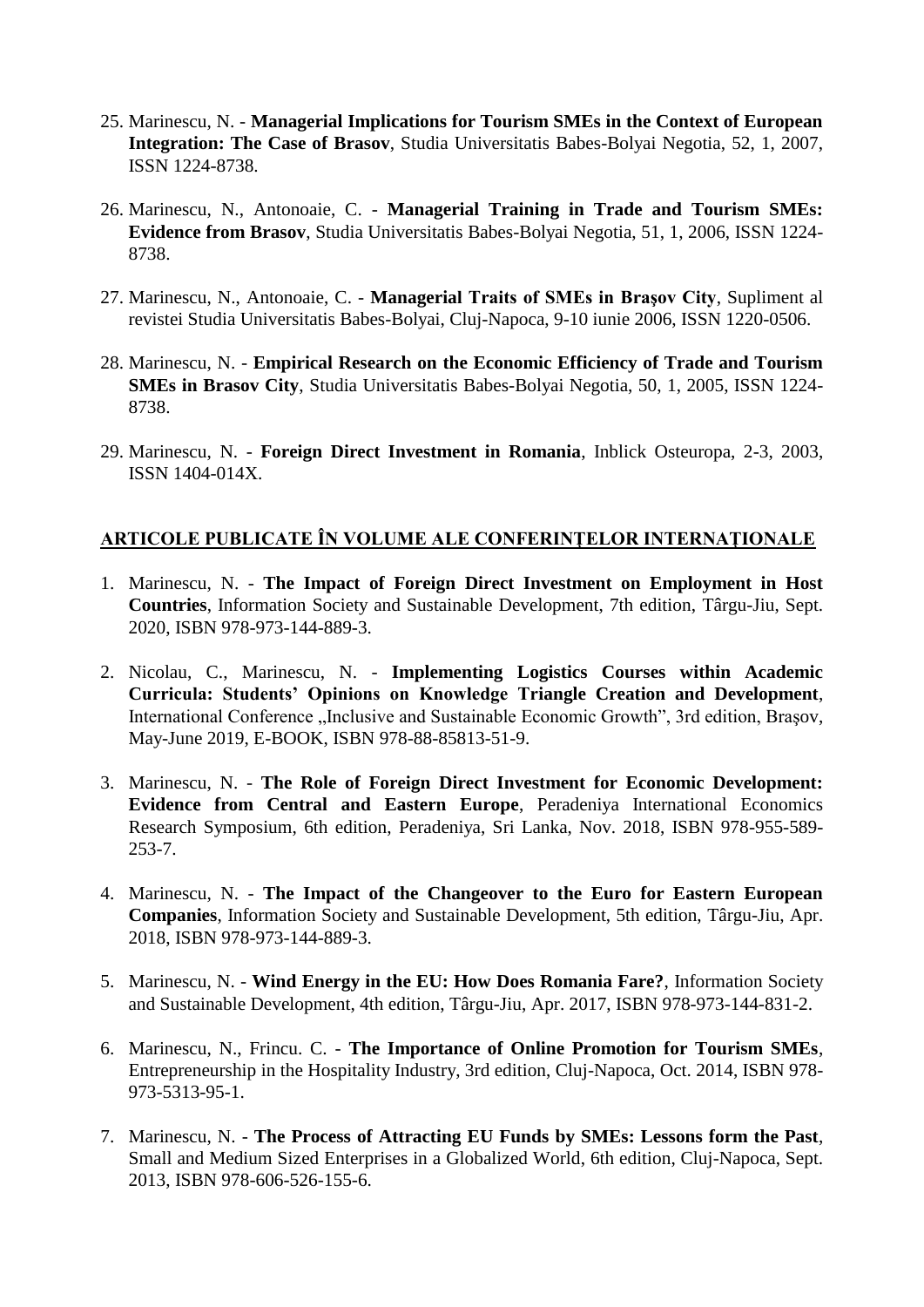- 8. Marinescu, N., Toma, A. **The Use of Internet Tools by Tourism SMEs: A Case Study**, Entrepreneurship in the Hospitality Industry, 2nd edition, Cluj-Napoca, Oct. 2012, ISBN 978-973-53-0890-2.
- 9. Marinescu, N. **Specific Aspects Concerning Choice of Strategy in Trade SMEs**, Small and Medium Sized Enterprises in a Globalized World, 5th edition, Cluj-Napoca, Sept. 2011, ISBN 978-606-526-064-1.
- 10. Marinescu, N., Tănase, A. **The Hidden Costs of European Funds**, The 5th International Conference on Business Excellence, Braşov, Oct. 15-16, 2010, ISBN 978-973-1747-23-1 (ISI Web of Science Proceedings).
- 11. Haar, L.N., Marinescu, N. **Multinational Investment in Romania's Liberalised Energy Markets**, The 11th International Conference of the Society for Global Business and Economic Development, Bratislava, Slovakia, May 2009, ISBN 978-0-9797659-5-7.
- 12. Marinescu, N., **Proposals for Regional Policies Aimed at Developing the Brasov Metropolitan Area**, ERSA Congress, University of Liverpool, Liverpool, UK, August 2008.
- 13. Marinescu, N. **Does an Erasmus Experience Enhance Employment Conditions of Graduates?**, Jean Monnet International Conference, Transilvania University of Braşov, May 2008, ISBN 978-973-598-253-9.
- 14. Pop, C., Marinescu, N., Curuţiu, C. **Hotel and Restaurant Sector in the Counties of Braşov and Cluj**, The 31st ARA Congress, Transilvania University of Braşov, August 2007, ISBN 978-2-553-01412-3.
- 15. Marinescu, N., Antonoaie, C. **Field Evidence on the Level of Managerial Training in**  Trade and Tourism SMEs, The 6<sup>th</sup> Biennial International Symposium - SIMPEC, Transilvania University of Braşov, May 2006, ISBN 973-8204-83-6.
- 16. Marinescu, N. **Empirical Research on the Economic Efficiency of Trade and Tourism SMEs in Brasov City**, International Conference, Babeş-Bolyai University, Faculty of Business, Cluj-Napoca, Sept. 2005, ISBN 973-7898-16-8.
- 17. Marinescu, N. **Empirical Study on the Management of SMEs in Trade and Tourism in Brasov City**, International Economic Conference, Transilvania University of Braşov, May 2005, ISBN 973-8204-72-0 (vol. II).
- 18. Marinescu, N., Boșcor, D. **Foreign Direct Investment in Romania**, The 5<sup>th</sup> Biennial International Symposium - SIMPEC, Transilvania University of Braşov, May 2004, ISBN 973-8204-58-5 (vol. II).
- 19. Boşcor, D., Marinescu, N. **Global Ethics and Corporate Responsibility**, The 5th Biennial International Symposium - SIMPEC, Transilvania University of Braşov, May 2004, ISBN 973-8204-57-7 (vol. I).
- 20. Marinescu, N., Grama, S. **The EU-Challenge for Romanian SMEs in the Furniture Industry**, Unification of European Economy, Warsaw, Poland, 2004, ISBN 83-89069-71-7.